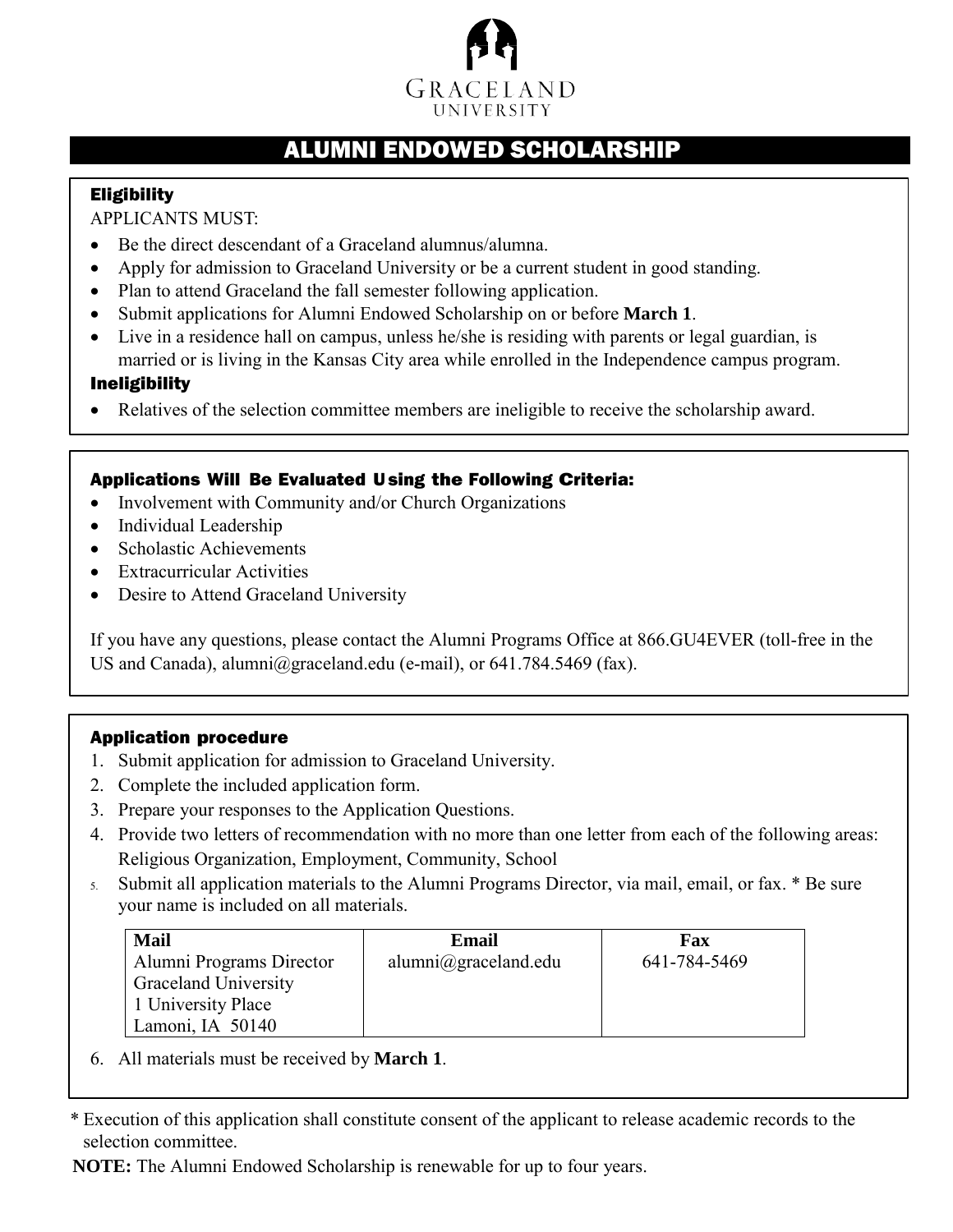

# ALUMNI ENDOWED SCHOLARSHIP

## **Application Questions**

Using a separate piece of paper, please type your responses to the following:

- 1. Indicate school, church, or community activities you have been involved in be sure to identify positions of leadership and responsibility.
- 2. List achievements or recognitions you have received at your school, church, or community.
- 3. State briefly why you desire to attend Graceland University.
- 4. The Graceland University Mission Statement says:

"Graceland seeks to motivate its alumni to promote opportunity,

justice and peace through practical and visionary action."

Briefly state how the Graceland alumni in your family have evinced a commitment to this goal and how you hope to promote this goal yourself as an alumnus of Graceland University.

- 5. Please respond to one (1) of the following three (3) questions:
	- a. Briefly describe a challenge or setback that you have faced and how you dealt with the situation.
	- b. If you acquire everything you hope for from your college education, briefly describe an ability or achievement that you dream of obtaining one day.
	- c. Briefly describe how you currently improve your community.